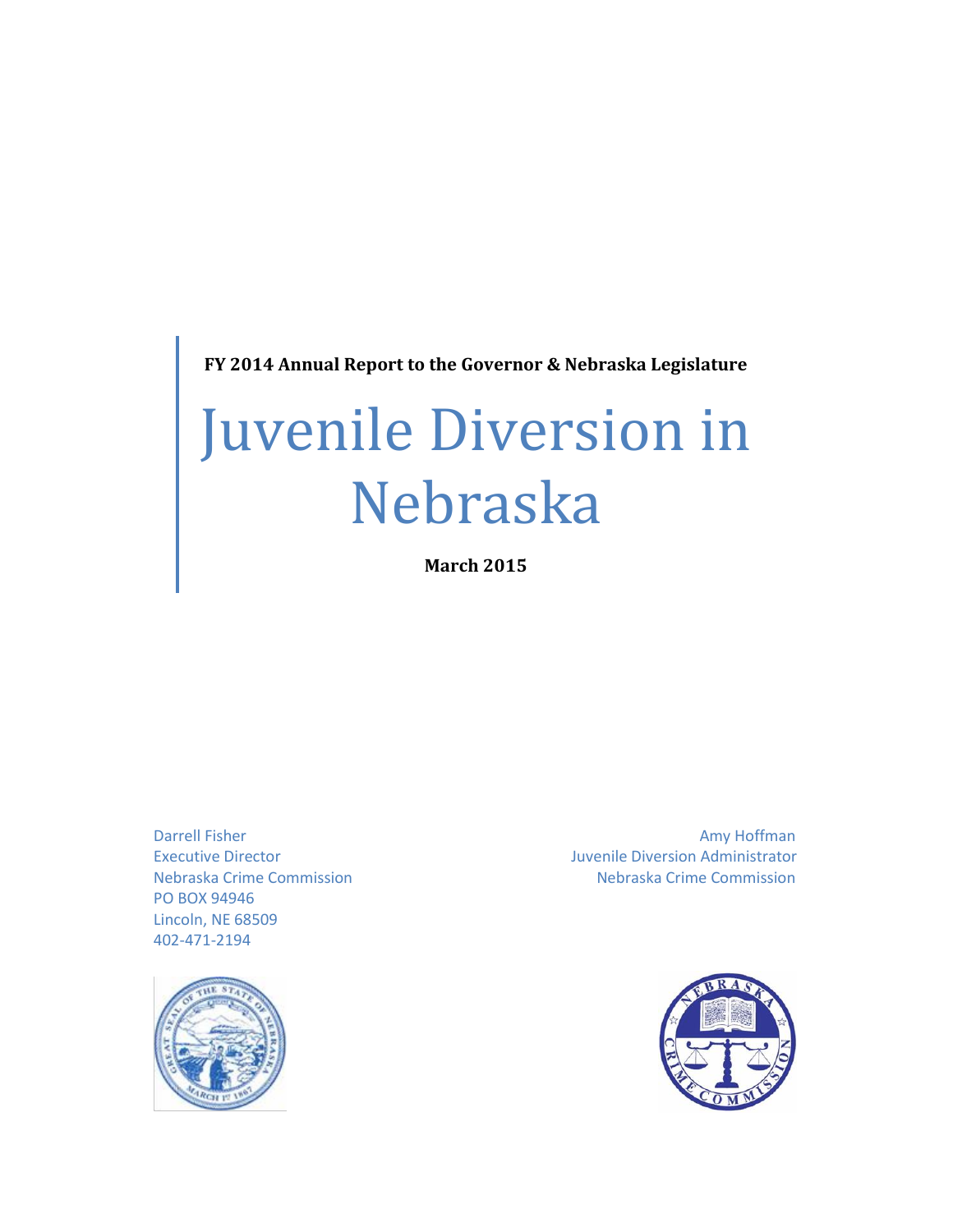## Introduction

The Director of Juvenile Diversion Programs of the Nebraska Commission of Law Enforcement and Criminal justice is responsible for generating an annual report on diversion programs in Nebraska by Nebraska Revised Statute § 81-1427. This fiscal year 2014 diversion report is fulfilling this statutory duty. The director is also responsible for fostering, promoting, researching, and assessing juvenile pretrial diversion programs and developing new programs in collaboration with cities and counties.

#### Introduction to Juvenile Pretrial Diversion Programs

Juvenile pretrial diversion is a voluntary program available to youth charged with a minor offense. Generally, diversion is available to youth before formal adjudication and diverts the youth from involvement in the juvenile justice system and into a program that offers a continuum of requirements and services. The end result of successfully completing a juvenile diversion program is dismissal or non-filing of the diverted case. Juvenile pretrial diversion programs are based on the belief that not all cases are best handled through formal processing. Pretrial diversion is a positive alternative to the juvenile justice system and can provide more appropriate methods of treating juveniles charged with an offense, and provide better outcomes for the youth.

Adolescent brain development research shows that the part of a juvenile's brain that is responsible for risk assessment, consideration of consequences and controlling impulses is not fully developed until the early 20′s.1 A high proportion of juveniles who come into contact with the juvenile justice system are not on a path to adult crime, but merely afflicted with adolescence.<sup>2</sup> Over-involvement with the juvenile justice system can make things worse for those juveniles.<sup>3</sup> This understanding that the developmental factors that make adolescents different from adults shows that youth are less culpable for their behavior, are more amenable to change and rehabilitation than adults, and should be treated differently than adults when they commit crimes.<sup>4</sup> Well-designed community based programs and evidence based practices can effectively reduce adolescent recidivism without relying on punitive punishments of the criminal justice system. The justice system should not exempt youth from punishment, but

 $\overline{\phantom{a}}$ 

<sup>1</sup> Coalition for Juvenile Justice, *Emerging Concepts Brief: What are the Implications of Adolescent Brain Development for Juvenile Justice?* (2006).

<sup>2</sup> Mark Lipsey, Keynote Presentation, *Evidence-Based Practice to Meet the Juvenile Justice Challenge* (Nebraska Community Aid and Juvenile Justice Conference, Lincoln, Nebr., October 29, 2014) (copy of PowerPoint presentation on file with Nebraska Crime Commission).

<sup>3</sup> *Id.*

<sup>4</sup> Models for Change: Systems Reform in Juvenile Justice, The Resource Center Partnership, Benjamin Chambers & Annie Balck, *Because Kids are Different: Five Opportunities for Reforming the Juvenile Justice System, (*John D. and Catherine T. MacArthur Foundation 2014).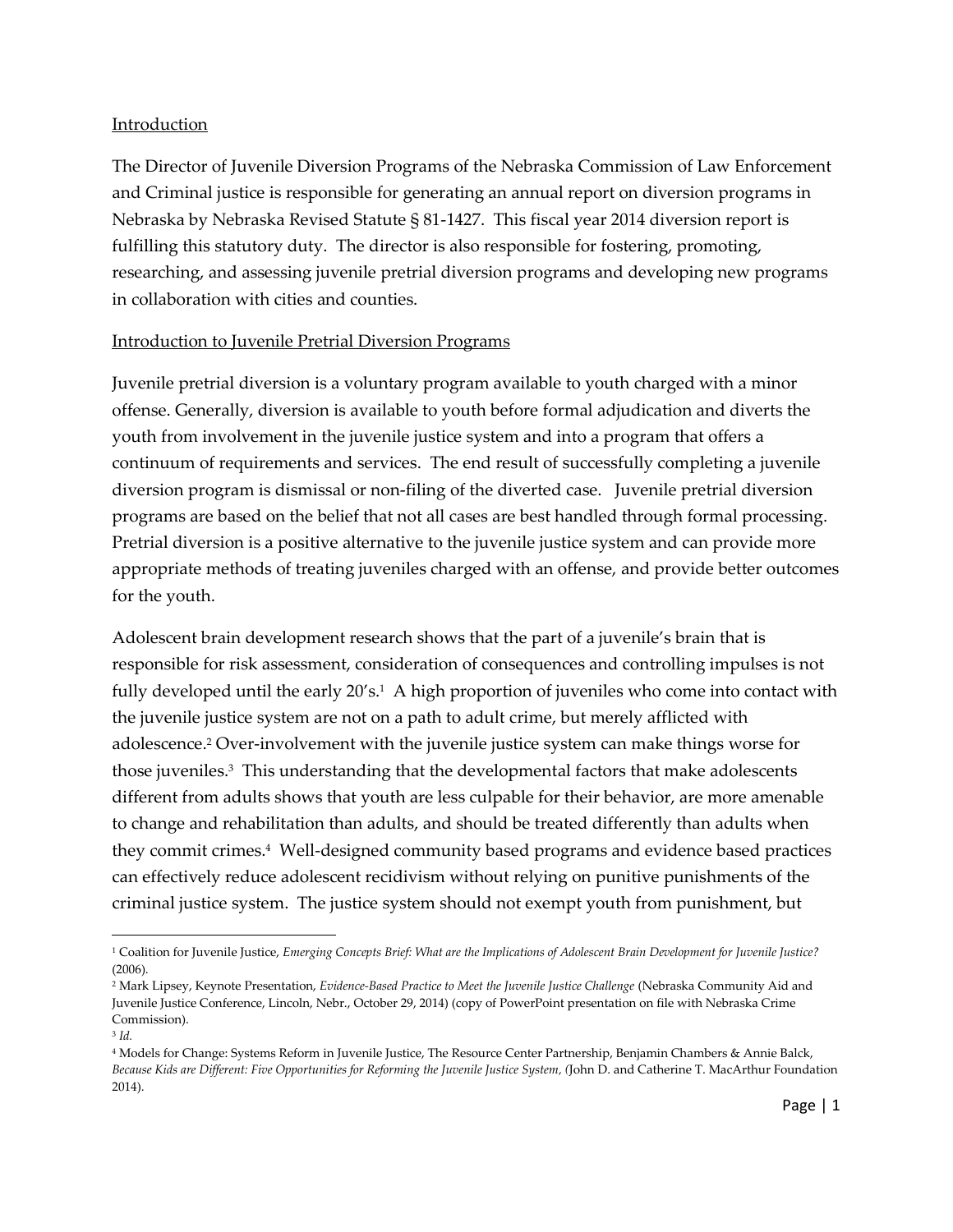should consider the developmental stage of adolescents when juveniles are facing criminal prosecution. Programs and practices should teach youth about the consequences of their wrongdoing in a developmentally informed way, give youth opportunities to restore damage they have caused, and the tools to learn from their mistakes and make better choices in the future.<sup>5</sup> The most effective programs seek to meet the youth's development needs by promoting contact with prosocial peers and adult role models, actively engaging parents and family members, offering tools to deal with negative influences, and engaging youth in educational programming and employment that will prepare them for adulthood. $^{\rm 6}$ 

There are five principles for supporting the use of diversion that are identified as priorities in diversion programs across the country: 1) reducing recidivism; 2) providing services; 3) avoiding labeling effects; 4) reducing system costs; and 5) reducing unnecessary social control. 7

The State of Nebraska has identified four goals of a juvenile pretrial diversion program: 1) to provide eligible juvenile offenders with an alternative program in lieu of adjudication through the juvenile court; 2) to reduce recidivism among diverted juvenile offenders; 3) to reduce the costs and caseload burdens on the juvenile justice system and the criminal justice system; and 4) to promote the collection of restitution to the victim of the juvenile offender's crime.<sup>8</sup>

In Nebraska, a county attorney has statutory authority to develop a juvenile diversion program with the concurrence of their county board.<sup>9</sup> A county attorney's decision to utilize a diversion program and refer a youth to diversion is often based on factors that generally include: 1) the juvenile's age, 2) the nature of the offense and the juvenile's role in the offense, 3) previous offenses, dangerousness or threat posed by the juvenile, and 4) recommendations of referring agency, victim, and advocates for the juvenile.<sup>10</sup> Juvenile pretrial diversion programs in Nebraska are required to provide screening services for use in creating an individualized diversion plan that utilizes appropriate services for the juvenile, and include program requirements such as a letter of apology, community service, restitution, educational or informational classes, curfew, and juvenile offender and victim mediation.<sup>11</sup>

l 5 *Id.*

<sup>6</sup> *Id.*

<sup>7</sup> Center for Juvenile Justice Reform, National Center for Mental Health and Juvenile Justice, National Juvenile Defender Center, National Youth Screening and Assessment Project & Robert F. Kennedy Children's Action Corps, *Juvenile Diversion Guidebook* (John D. and Catherine T. MacArthur Foundation 2011).

<sup>8</sup> Neb. Rev. Stat. § 43-260.03

<sup>9</sup> Neb. Rev. Stat. § 43-260.02

<sup>10</sup> Neb. Rev. Stat. § 43-260.04

<sup>11</sup> Neb. Rev. Stat. § 43-260.04 -.06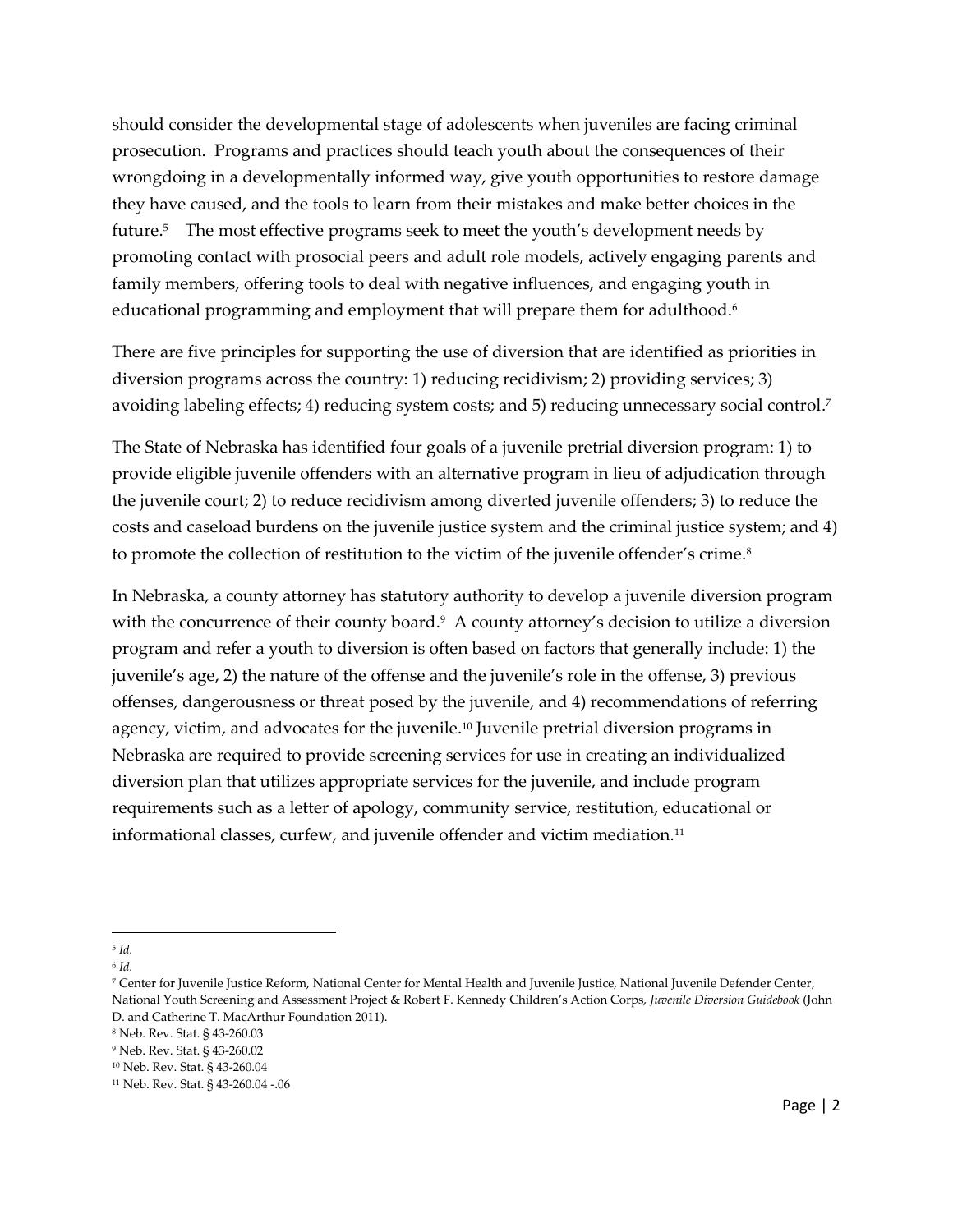# Juvenile Pretrial Diversion Programs in Nebraska

An informal survey of all counties indicated there are currently 62 of the 93 counties reportedly offering a juvenile pretrial diversion program (See Figure 1). Of the reported diversion

programs, 52 counties reported the required diversion data into Juvenile Diversion Case Management System (JDCMS).<sup>12</sup> The remaining counties either did not have any diversion participants in FY2014, or are not complying with the statutory duty to report. Three counties are currently developing their diversion program.<sup>13</sup>



According to the 2010 Census data, there are 177,953 juveniles in Nebraska ages 12-18.<sup>14</sup> Of that juvenile population, 156,877, or 88% of the juveniles have access to a juvenile diversion program in Nebraska. The ultimate goal is for 100% of the juvenile population to have equal access to juvenile pretrial diversion in Nebraska. Of the 10,534 juvenile arrests in calendar year 2013, 10,175 of the arrests took place in counties that offered a juvenile diversion program.<sup>15</sup> Although approximately 97% of reported juvenile arrests happened in counties that offer a juvenile diversion program, only 34% of those juvenile arrests resulted in a referral to diversion.<sup>16</sup> In calendar year 2013, Probation Administration served 5,199 youth. Juveniles with liquor and status offenses accounted for 1,241 of those served. Low risk level youth according to the JCBI assessment accounted for 32% of the youth served.<sup>17</sup> An argument could be made that low level juvenile offenders placed on juvenile probation may be better served in a juvenile diversion program by allowing juvenile probation officers to work with more serious juvenile offenders, providing the juvenile justice system with a significant cost savings, and keeping youth from entering the juvenile justice system.

 $\overline{\phantom{a}}$ 

<sup>&</sup>lt;sup>12</sup> Box Butte County had 7 referrals during FY2014 but has since ceased to make referrals to a formal diversion program and is not included in the 62.

<sup>13</sup> Dawson, Hamilton, Howard.

<sup>14</sup> Nebraska Commission on Law Enforcement and Criminal Justice, *2015 Community-Based Juvenile Services Aid Request for Proposal (RFP),* [www.ncc.ne.gov.](http://www.ncc.ne.gov/) 

<sup>15</sup> Nebraska Commission on Law Enforcement and Criminal Justice. Note: Not all departments report arrest data.

<sup>16</sup> Calendar year 2013 diversion referrals: 3,464.

<sup>17</sup> Nebraska Office of Probation Administration.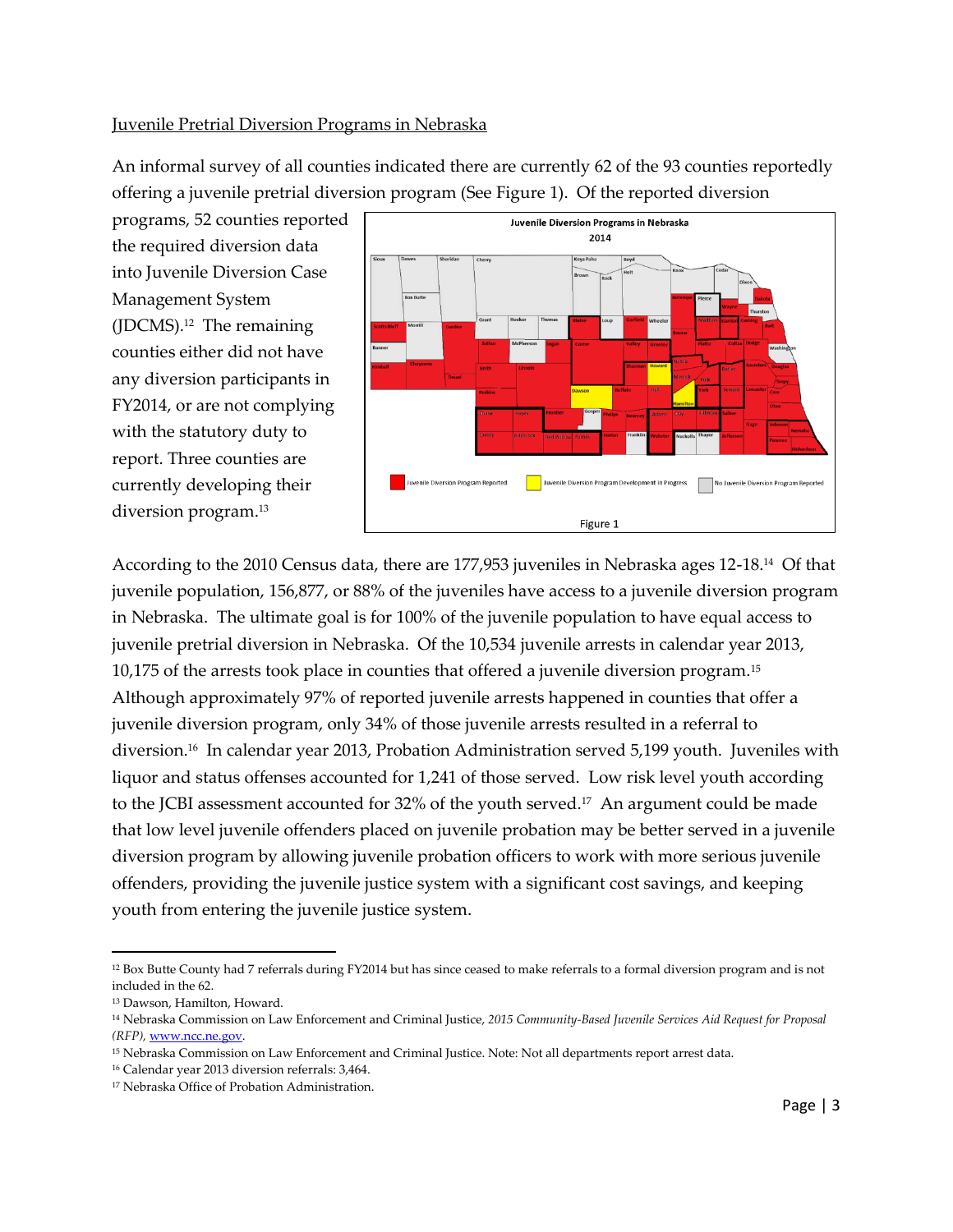Many counties practice informal diversion, warning letters, and pre-diversion. These statistics are currently not tracked in all counties. There is currently no mechanism to track how many juveniles were eligible for a juvenile pretrial diversion program in Nebraska, but were not referred by the prosecuting attorney. Data is also not collected on how many referrals to a prosecuting attorney are not prosecuted at the county attorney's discretion.

#### Juvenile Pretrial Diversion Data

#### *Availability of Diversion*

 $\overline{\phantom{a}}$ 

From July 1, 2013 to June 30, 2014, a total of 3,546 individuals (4,633 law violations) were referred to a formal juvenile diversion program in Nebraska.<sup>18</sup> Roughly 54% of all referrals were referred to a program in one of the three larger metropolitan areas of the state: 26% of referrals to diversion in Douglas County; 15% in Lancaster County and 13% in Sarpy County (Table 1).

| County       | Number of             | Percent of            |
|--------------|-----------------------|-----------------------|
|              | <b>Youth Referred</b> | <b>Youth Referred</b> |
| Douglas      | 921                   | 26%                   |
| Lancaster    | 535                   | 15%                   |
| Sarpy        | 472                   | 13%                   |
| Other        | 1,618                 | 46%                   |
| <b>Total</b> | 3,546                 | 100%                  |

| <b>Table 1: Referrals to Juvenile Diversion FY2014</b> |  |  |  |
|--------------------------------------------------------|--|--|--|
|--------------------------------------------------------|--|--|--|

Other counties in the top five for referrals were Hall County with 8% of the referrals to diversion (301 youth), and Buffalo County with 6% of the total referrals (211 youth). Platte County accounted for 3% of the referrals (118 youth), and Madison County accounted for 3% (115 youth). The remaining counties each referred less than 100 youth to juvenile diversion in FY2014.

Youth were generally referred to juvenile diversion by the local prosecuting attorney. Of the 3,546 cases referred, 64% were from a county attorney, 21% were from a city attorney, and 15% were from law enforcement. Schools, other county, and other referral sources accounted for less than one percent of referrals (Table 2).

<sup>&</sup>lt;sup>18</sup> Because not all counties are complying with the statutory duty to report, there remains missing data.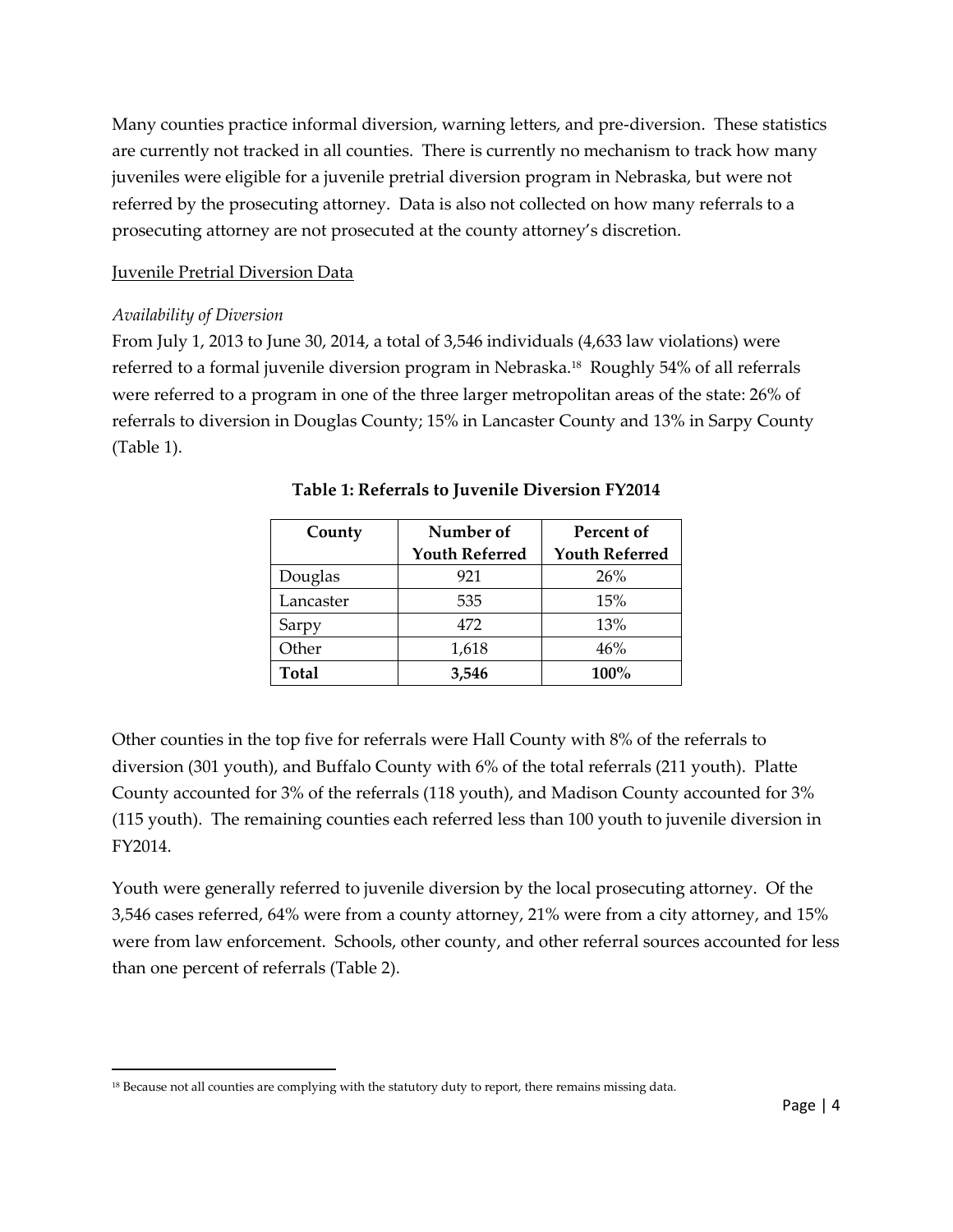| <b>Referral Source</b> | Number of             | <b>Percent of Youth</b> |
|------------------------|-----------------------|-------------------------|
|                        | <b>Youth Referred</b> | <b>Referred</b>         |
| City Attorney          | 736                   | 21%                     |
| County Attorney        | 2268                  | 64%                     |
| Law Enforcement        | 518                   | 15%                     |
| Other                  | 7                     | Less than $1\%$         |
| Other County           | 12                    | Less than 1%            |
| School                 | 1                     | Less than 1%            |
| Missing Data           | 4                     | Less than 1%            |
| <b>Grand Total</b>     | 3,546                 | 100%                    |

**Table 2: Source of Referrals to Juvenile Diversion FY2014**

# *Characteristics of the Population*

Some diversion programs allow participation of individuals over the age of 17. The age range of reported diversion cases was from 8 years to 21 years of age.<sup>19</sup> A total of 2,794 juveniles ages 8 to 17 years of age were referred to a juvenile diversion program in FY2014. Eighteen year olds accounted for a majority of the referrals over the age of 17 with 473 referrals. A total of 148 nineteen year olds, 80 twenty year olds, and 51 twenty-one year olds were referred to a diversion program in FY2014 (Table 3).

| Age          | <b>Number of Youth Referred</b> | <b>Percent of Youth Referred</b> |  |
|--------------|---------------------------------|----------------------------------|--|
| 8            | 1                               | Less than 1%                     |  |
| 9            | 8                               | Less than $1\%$                  |  |
| 10           | 13                              | Less than 1%                     |  |
| 11           | 36                              | $1\%$                            |  |
| 12           | 89                              | 3%                               |  |
| 13           | 198                             | $6\%$                            |  |
| 14           | 318                             | 9%                               |  |
| 15           | 541                             | 15%                              |  |
| 16           | 758                             | 21%                              |  |
| 17           | 825                             | 23%                              |  |
| 18           | 473                             | 13%                              |  |
| 19           | 148                             | 4%                               |  |
| 20           | 80                              | 2%                               |  |
| 21           | 51                              | $1\%$                            |  |
| <b>Total</b> | 3,546                           | 100.00%                          |  |

**Table 3: Youth Referred to Juvenile Diversion by Age FY 2014**

 $\overline{\phantom{a}}$ 

<sup>19</sup> Not all counties enter 17-21 year olds in JDCMS.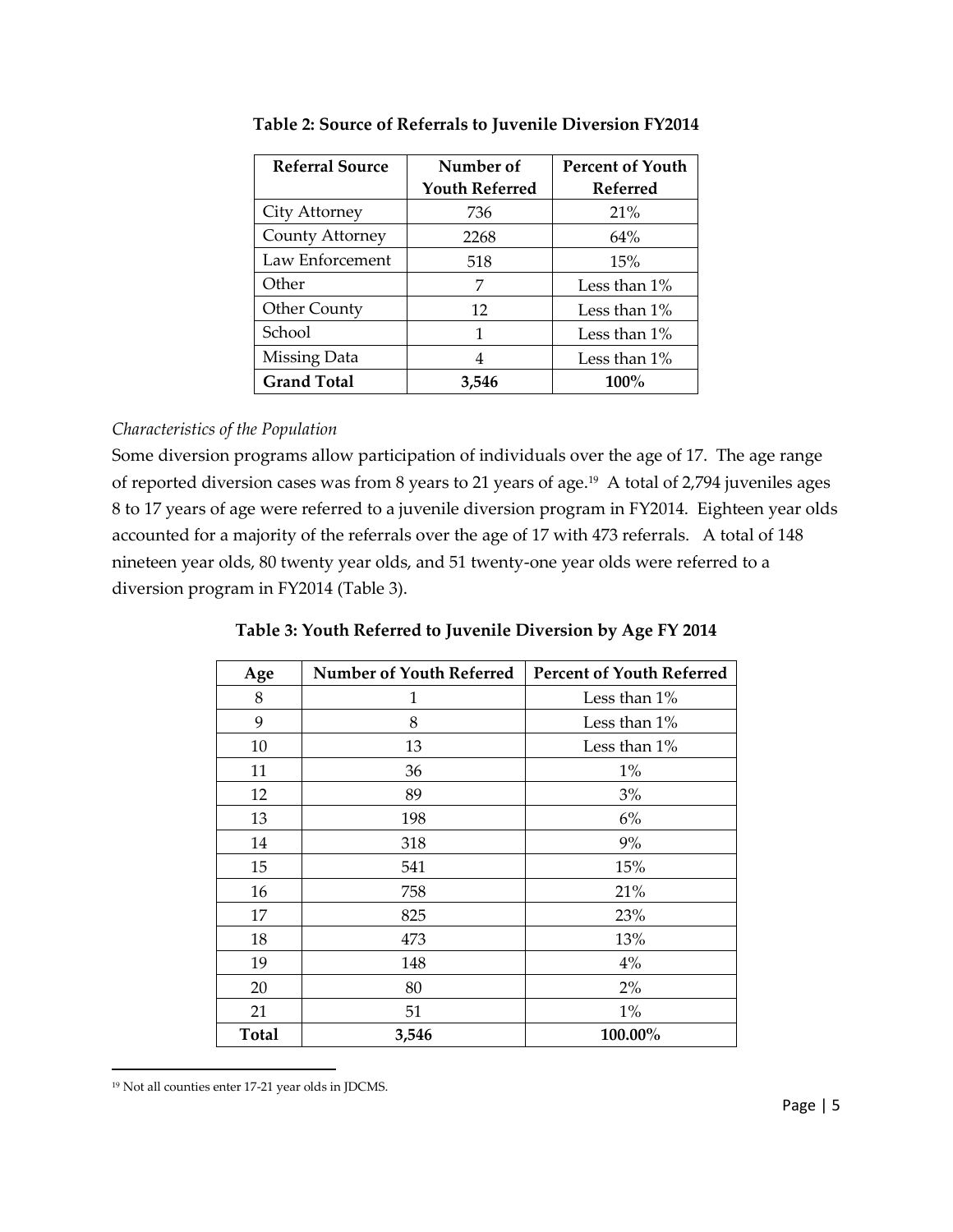*Race*

l

White youth were referred to juvenile diversion at a higher rate than any other group, accounting for 64% of referrals statewide. Native Hawaiian and other Pacific Islander youth had the lowest rate (0.1%), followed by Native American, Asian and other race youth with the lowest rate of referrals, accounting for 1% of referrals each (Table 4). Counties with the highest levels of diversity according to the United States Census reported more diversity in referrals to diversion.<sup>20</sup> For example, 31% of the cases referred to diversion in Douglas County involved African American / Black youth while statewide only 13% of the referrals involve Black youth. Statewide, roughly 17% of referrals involve Hispanic youth, but comprise 77% of referrals in Colfax County, 40% of referrals in Hall County and 26% of referrals in Platte County (Table 5).

|                                         | Number of Youth | <b>Percent of Youth</b> |
|-----------------------------------------|-----------------|-------------------------|
|                                         | Referred        | Referred                |
| American Indian, Alaska Native          | 36              | $1\%$                   |
| Asian                                   | 36              | $1\%$                   |
| Black, African American                 | 470             | 13%                     |
| Hispanic                                | 597             | 17%                     |
| <b>Multiple Races</b>                   | 13              | Less than $1\%$         |
| Native Hawaiian, Other Pacific Islander | $\overline{2}$  | Less than $1\%$         |
| White                                   | 2282            | 64%                     |
| Other Race                              | 32              | $1\%$                   |
| Missing Data                            | 78              | 2%                      |
| <b>Grand Total</b>                      | 3,546           | 100.00%                 |

**Table 4: Youth Referred to Juvenile Diversion by Race FY 2014**

**Table 5: Percent of Youth Referred by Race and County FY 2014**

| County  | American Indian,     | Black, African | Hispanic | White |
|---------|----------------------|----------------|----------|-------|
|         | <b>Alaska Native</b> | American       |          |       |
| Colfax  | 2%                   | 2%             | 77%      | 19%   |
| Douglas | $1\%$                | 31%            | 14%      | 51%   |
| Hall    | $1\%$                | 6%             | 40%      | 52%   |
| Platte  | 1%                   | 0%             | 26%      | 72%   |

<sup>20</sup> United States Census, 2013 Nebraska State and County QuickFacts, http://quickfacts.census.gov/qfd/states/31000.html

|               | Statewide | Douglas County | Platte County | Colfax County | Hall County |
|---------------|-----------|----------------|---------------|---------------|-------------|
| Hispanic      | $9.9\%$   | 11.7%          | 15.8%         | 43%           | 25%         |
| Black/African | 4.8%      | 11.6%          |               |               |             |
| American      |           |                |               |               |             |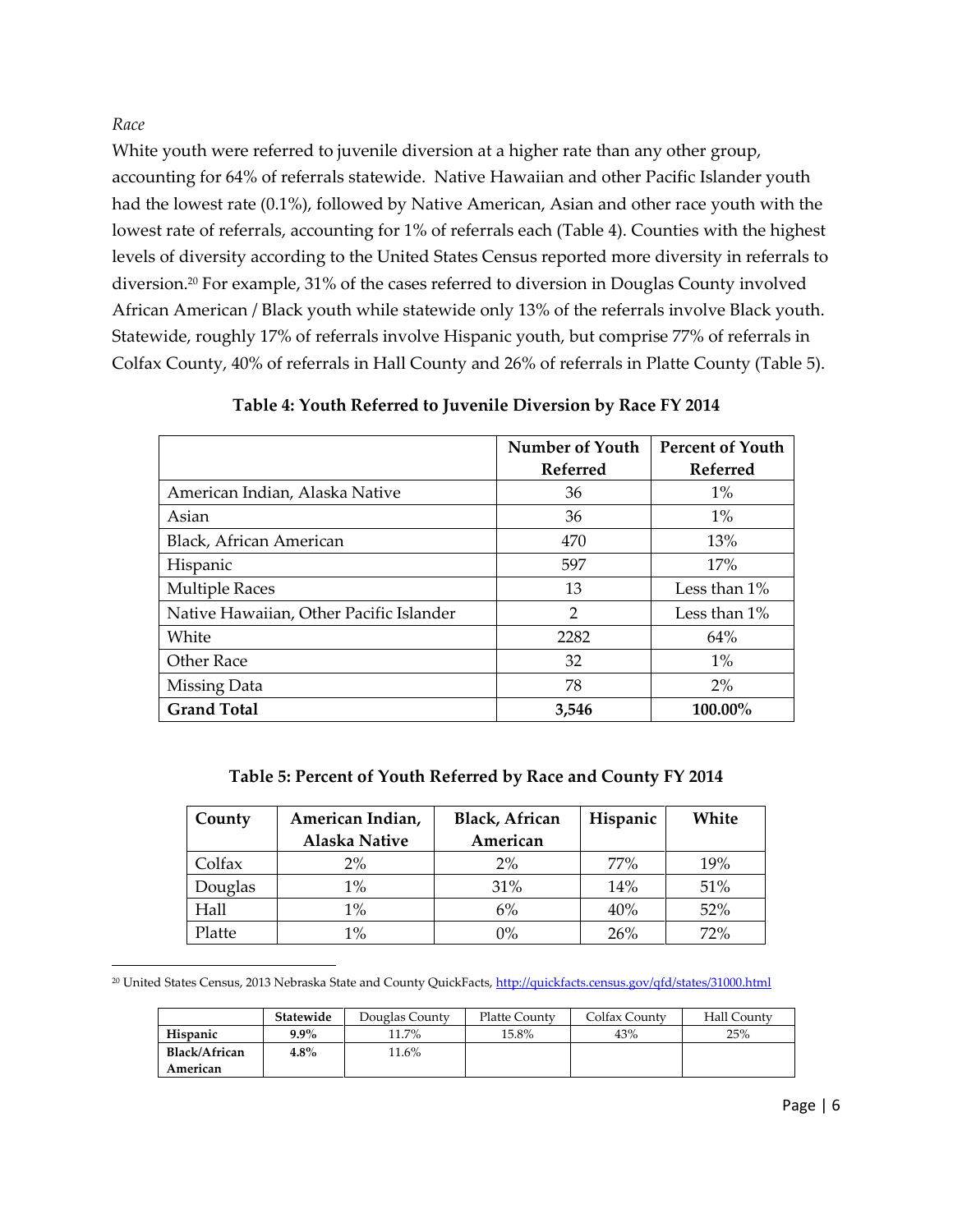#### *Success Rates*

 $\overline{a}$ 

Statewide, 84% of youth referred to a juvenile diversion program enrolled after referral in FY2014 (2,972 youth). Of those youth that enrolled, 81% successfully completed the program in FY2014 (2,220 youth). Seventeen percent (512 youth) did not successfully complete the diversion program. The rate of unsuccessful completions include situations such as: the youth had another law violation while in diversion, youth did not comply with the diversion requirements, and the referring attorney withdrew the referral. At the end of FY2014, 7% (204 cases) remained in open status. Table 6 demonstrates the rate of enrollment and successful completions in the counties with over 100 referrals.

Many youth do not have the opportunity to succeed because they do not enroll in diversion or are not offered the opportunity. Statewide, 16% (574 youth) did not participate in the juvenile diversion program after referral.<sup>21</sup> An analysis of counties with a significant number of youth not participating in diversion after referral needs to be completed. Although further study should be completed, we anticipate that some of the reasons that parents and youth choose not to participate in diversion and opt for the juvenile justice system may include: 1) the cost of participating is too high, 2) the program requirements and time commitment are too burdensome, 3) language barriers, 4) transportation problems, etc. The rate of nonparticipation also includes the diversion program refusing admission due to ineligibility.

An in-depth analysis of success rates by county would be beneficial. Although the state has made an effort to use a common definition of successfully completing the diversion program, individual diversion programs and requirements vary across the state. A county conducting pre-screens which result in "warning" letters for very low risk youth, may appear to have a lower success rate because the very low risk youth (that are most likely to be successful in diversion) are not participating. On the other hand, a county that does not do a thorough prescreening before admittance into the diversion program may also appear to have a lower success rate because the youth that should have been pre-screened out of participation are being terminated from the program. Success rates will also vary based on the diversion plan requirements. An evaluation of diversion plans would be beneficial to determine whether certain objectives result in higher success rates, and ultimately, lower recidivism rates.

In some counties, low risk youth are pre-screened out of a formal referral to or an enrollment in diversion and often issued only a warning letter. Currently, Douglas County is the only data set we have for warning letters. Not all of these situations are currently being tracked, and a

<sup>21</sup> Number includes youth/parent refusing diversion, youth receiving a warning letter in Douglas County, or diversion program declining admission after referral.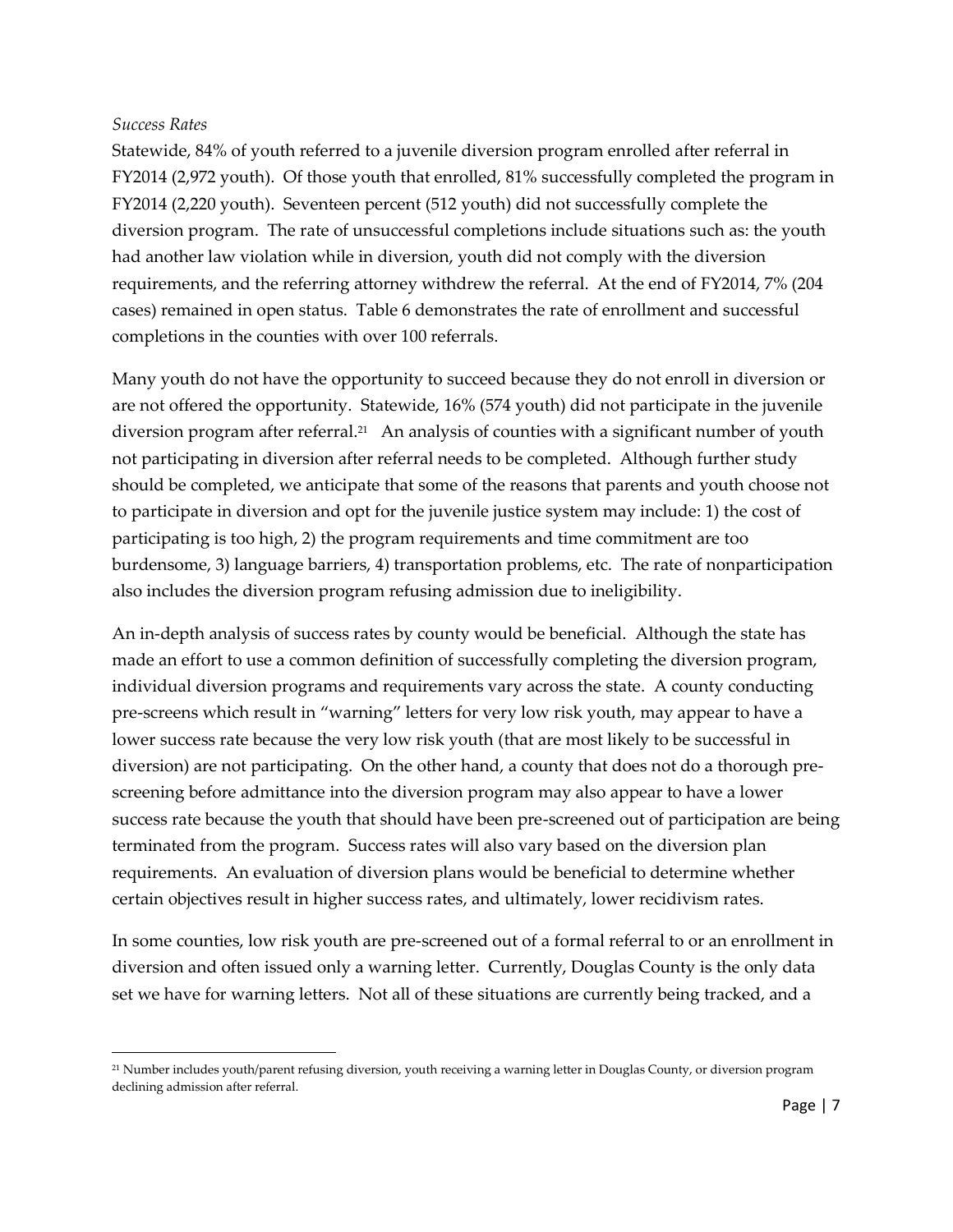more in depth analysis to measure the effectiveness of a pre-diversion phone call or warning letter would be beneficial.

| County    | <b>Referred</b> | Enrolled | Percent  | Successful | <b>Unsuccessful</b> |
|-----------|-----------------|----------|----------|------------|---------------------|
|           |                 |          | Enrolled | Completed  |                     |
| Buffalo   | 211             | 150      | 71%      | 81%        | 19%                 |
| Douglas   | 921             | 755      | 82%      | 83%        | 17%                 |
| Hall      | 301             | 252      | 84%      | 80%        | 20%                 |
| Lancaster | 535             | 422      | 79%      | 73%        | 27%                 |
| Madison   | 115             | 112      | 97%      | 82%        | 18%                 |
| Platte    | 118             | 104      | 88%      | 90%        | 10%                 |
| Sarpy     | 472             | 326      | 69%      | 76%        | 24%                 |

**Table 6: Success Rates of Youth Enrolled by County FY 2014**

Asian youth and White youth had the highest success rates in diversion (78% and 65% successful). American Indian youth and Black/African American youth had the lowest success rates after referral with only 50% and 58% successfully completing diversion. American Indian youth had the highest rate of not participating after referral (22%), followed by Hispanic youth (13%) (Table 7).

**Table 7: Success Rates of Youth Referred by Race FY 2014**

|                  | Did Not Participate | Open  | Successful | Unsuccessful | <b>Warning Letter</b> |
|------------------|---------------------|-------|------------|--------------|-----------------------|
| American Indian, |                     |       |            |              |                       |
| Alaska Native    | 22%                 | 6%    | 50%        | 17%          | 6%                    |
| Asian            | 8%                  | $0\%$ | 78%        | 8%           | 6%                    |
| Black, African   |                     |       |            |              |                       |
| American         | 9%                  | 4%    | 58%        | 25%          | 4%                    |
| Hispanic         | 13%                 | 6%    | 63%        | 17%          | $2\%$                 |
| White            | 12%                 | 8%    | 65%        | 12%          | 3%                    |

# *Law Violations*

Over 100 different law violations were referred to a juvenile diversion program across the entire state in FY2014. The most common law violations referred to juvenile diversion were minor in possession (855 cases) and shoplifting (676 cases). Table 8 demonstrates the top 13 law violations referred to a juvenile diversion program in FY2014, with the remaining law violations having less than 100 referrals.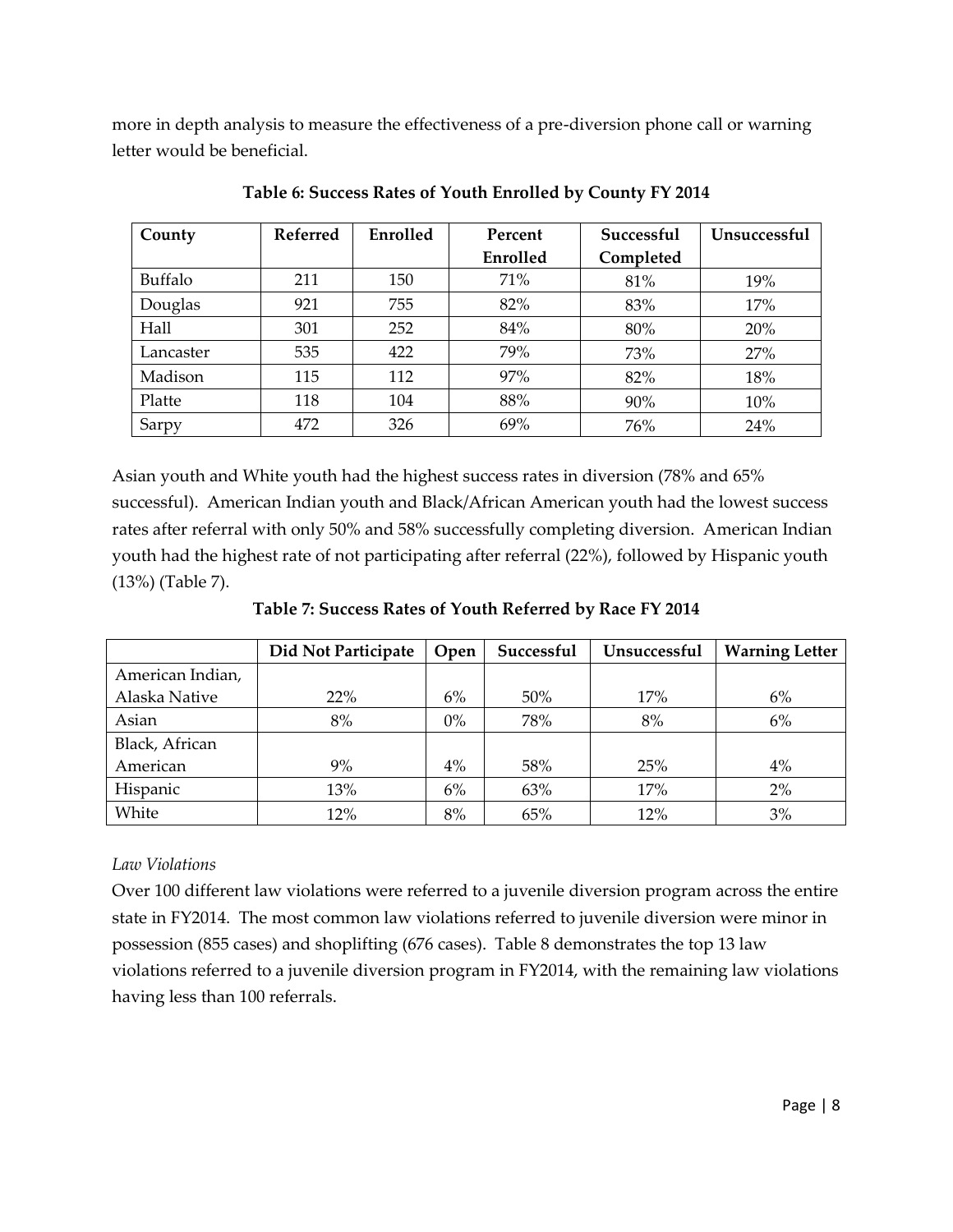|                                             | Number of Law              |
|---------------------------------------------|----------------------------|
|                                             | <b>Violations Referred</b> |
| Minor In Possession                         | 855                        |
| Shoplifting                                 | 676                        |
| Narcotic Equipment-Possession-Paraphernalia | 368                        |
| Marijuana Possession-Less Than 1 Oz         | 347                        |
| <b>Traffic Offense</b>                      | 255                        |
| Criminal Mischief                           | 242                        |
| Theft By Unlawful Taking                    | 228                        |
| Assault - 3rd Degree                        | 212                        |
| Assault                                     | 152                        |
| Marijuana-Possession                        | 142                        |
| Disturbing The Peace                        | 131                        |
| Trespassing                                 | 128                        |
| Disorderly Conduct                          | 115                        |

**Table 8: Law Violations Referred to Diversion FY 2014**

## Juvenile Diversion Advisory Subcommittee

Nebraska is dedicated to it's motto of "equality before the law." To that end, it is imperative that juveniles be allowed to complete a diversion program, if the offense is one that is typically eligible in the State of Nebraska. Resources and training may be the obstacles barring equitable access. Nebraska has created a Statewide Diversion Advisory Subcommittee as part of the Nebraska Coalition for Juvenile Justice, and is committed to ongoing training.

## *Statewide Diversion Capstone Project*

Members of the Nebraska Coalition for Juvenile Justice Diversion Advisory Subcommittee traveled to Georgetown University in September 2014 to participate in a diversion capstone certificate program. Following the certificate program, the members returned to Nebraska tasked with a capstone pilot project to implement in Nebraska. Participants in the capstone certificate program included Bob Denton, District Six Probation; Dr. Anne Hobbs, Juvenile Justice Institute; Amy Hoffman, Nebraska Crime Commission; Cynthia Kennedy, Nebraska Crime Commission; Denise Kracl, Colfax County Attorney; Shakil Malik, Douglas Deputy County Attorney; Elaine Menzel, Nebraska Association of County Officials; Monica Miles-Steffens, Probation Administration; and Vicky Thompson, Cedars Northbridge Juvenile Diversion.